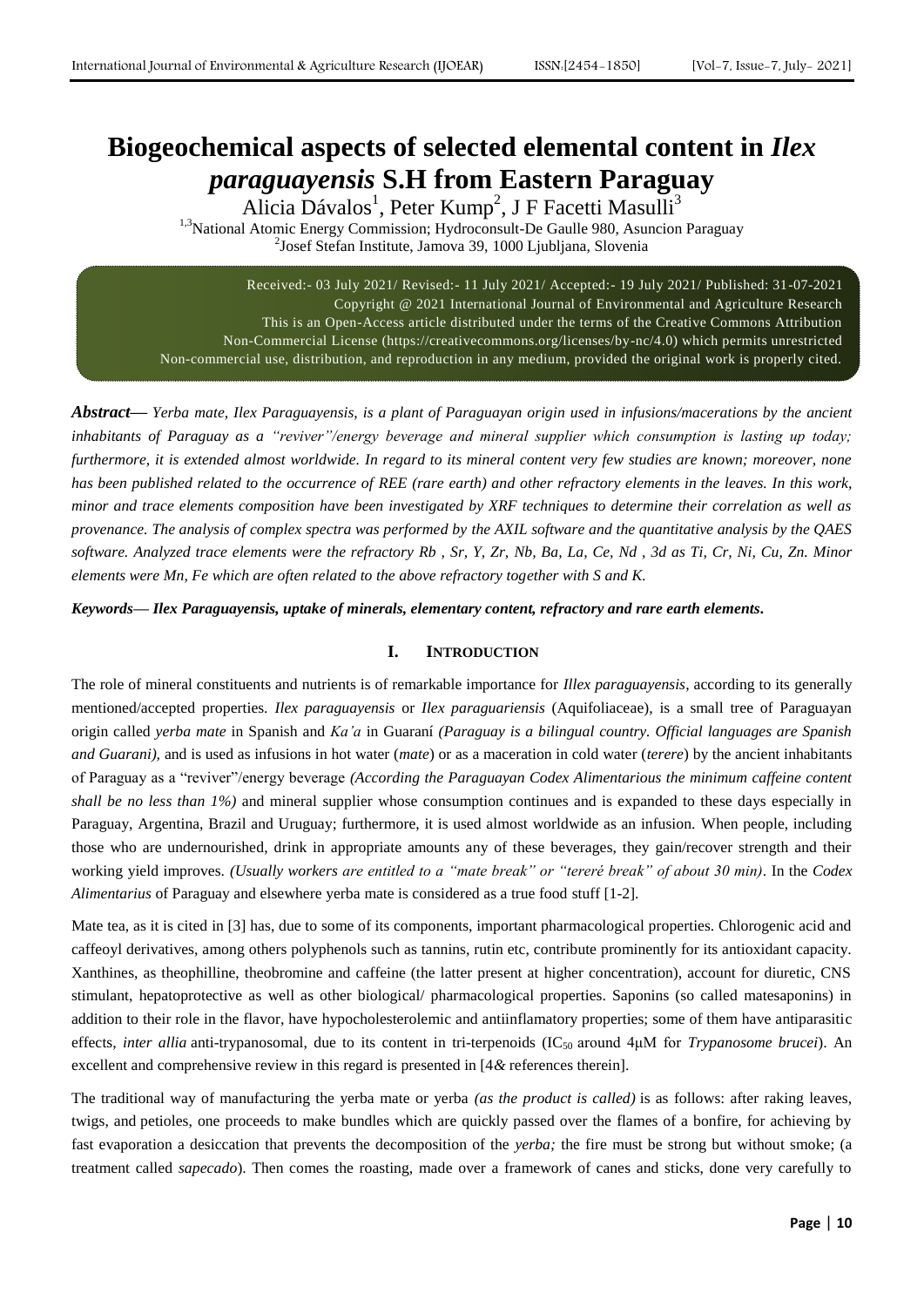avoid the loss of the green of the leaves. Afterwards, the material is submitted to milling [5]. The product consists of a powder-like mixture of tiny crushed leaves and small sticks.

Despite its wide use in Paraguay few papers & reports were produced in the country, such as those from the middle of the 20th century [6-8]; more recently, two interesting and recommended papers can be cited [9,10] & references therein, mainly related to minerals content, as well as others more recent in similar line [11,12]. Also some more can be cited from the neighboring countries of Brazil and Argentina, *inter alia* at the State do Parana [13,14] in the former at the Provinces of Misiones and Corrientes in the later, [15,16]) all of them bordering the East of Paraguay; just for expand the comparison, some other *data*[17] are also included.

They are mainly related to their multi-elemental contents; many of them, such as the essential microelements, are of utmost importance for living organisms.

An aspect very little considered is the geochemical approach, which represents a significant perspective on the ecology of plant nutrition [18-20], particularly in relation to their content of incompatible and refractory elements and their relationship in the *Ilex Paraguayensis.*

In this work, the composition of selected minor and trace elements have been investigated by EDXRF (Energy Dispersive X-Ray Fluorescence) techniques to determine their correlation as well as *provenance*. Analyzed elements were: K, Ti, Cr, Mn. Fe, Ni, Cu, Zn. Rb, Sr, Y, Zr, Nb, Ba, La, Ce, Nd .

### **II. MATERIALS AND METHODS**

# **2.1 Materials**

The materials analyzed were from the north and the south of the Eastern Region of Paraguay main production areas of Ilex. In this way were analyzed:

#### **2.1.1 Specimens of different commercial brands of yerba mate**

For the analysis, packages of samples were selected from major production areas, that is, in the north (Areas of San Pedro and of Pedro J Caballero and in the south, Itapúa,(Area of Bella Vista) in the Eastern Region of Paraguay. Thus, were analyzed samples from different brands taken at random in several shops four kg of 0,5 and 1kg packages , ea of the same brand. They are constituted by ground leaves and shoots mixed with small fragments of petioles and twigs, called usually sticks, whose presence in the product is admitted up to no more than 35% according to the art 1193 of the Código Alimentario Argentino. Moisture ranges from 8.3 to 12.5%.

#### **2.1.2 Specimens of leaves from fresh plants**

Leaves, shoots, petioles and twigs were collected at localities of Azote'y in the North and of Capitán Miranda in the South (Itapua). Samples were taken at random from at least 12 plants in each cropping site. At the laboratory, materials were dried over night under a fan at room temperature, crushed, dry again and ground.

Composite samples from each pkg were prepared by quartering, being then dried at 105ªC in an oven, ground and sieved. Samples from fresh plants were prepared in a similar way. For XRF measurements, the powdered samples were pressed into pellets of area weight of  $\sim 0.1$  to 0.3 g.cm<sup>-2</sup>. Samples from commercial products were analyzed in Asunción while those from fresh materials in Ljubliana.

#### **2.1.3 Ashes samples**

In order to check the results, aliquots of A and B materials were reduced to ashes at 550ºC in an oven. Ashes content range from **~** 4.0 up to 6.5 %.

The distribution of sampling stations appears in **table 1,** including the soil typology.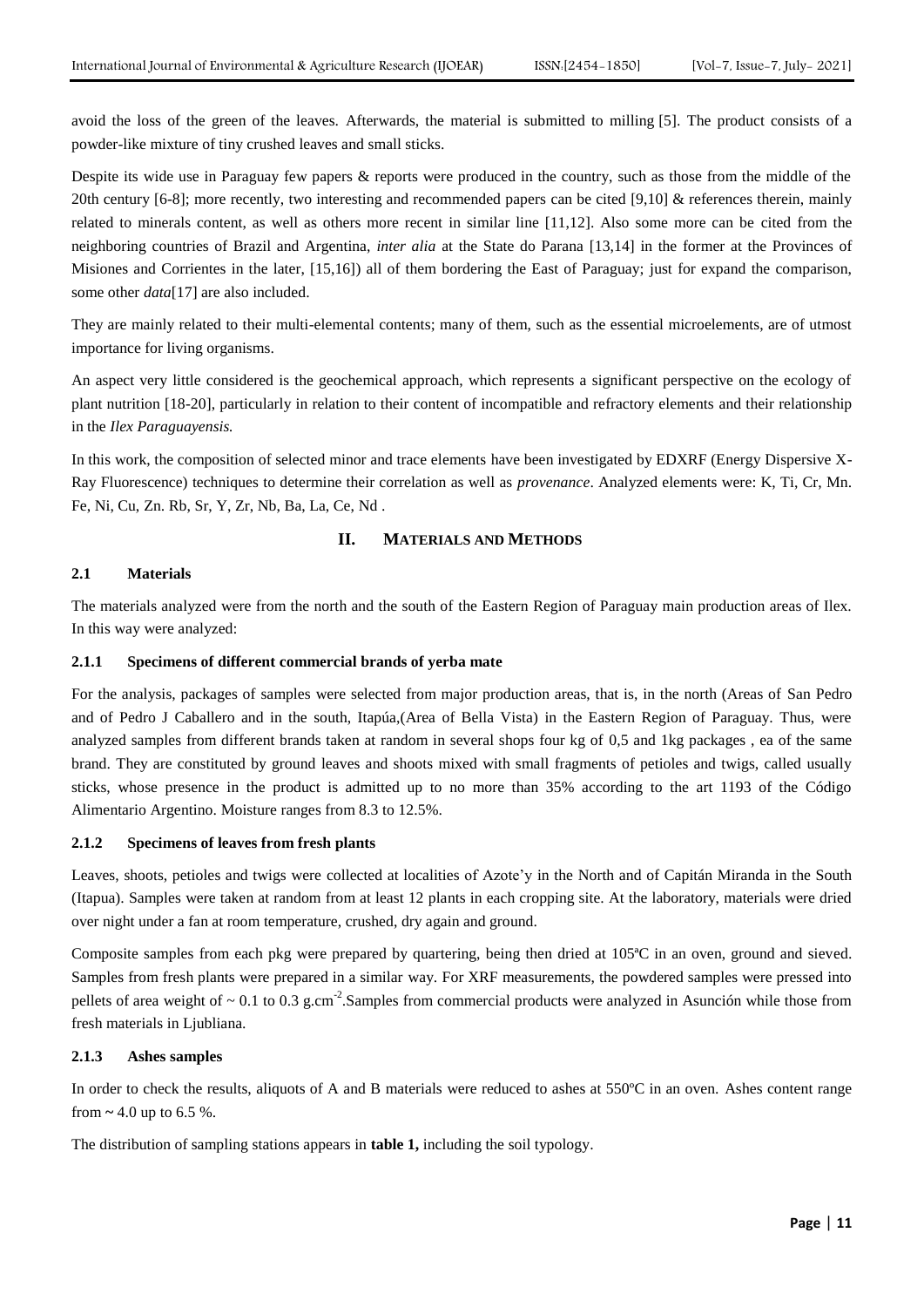|                                          | ILEX SAMPLING SITES                        |                                  |  |  |  |  |  |
|------------------------------------------|--------------------------------------------|----------------------------------|--|--|--|--|--|
| North: Departments of S. Pedro – Amambay |                                            |                                  |  |  |  |  |  |
|                                          | <b>Coordinates</b><br>Soil tipology        |                                  |  |  |  |  |  |
| Nueva Germania (NG)                      | 23° 54' 41.712" S, 56° 41' 56.734" W       | Ultisol – Sandy from sandstones  |  |  |  |  |  |
| Azotey $(AZ)$                            | 23° 19' 7.855" S, 56° 29' 17.147" W        | Ultisol – Sandy from sandstones  |  |  |  |  |  |
| P.J.Caballero (PJC)                      | 22° 32' 45.586" S, 55° 43' 55.622" W       | Inseptisol-Sandy from sandstones |  |  |  |  |  |
|                                          | <b>South: Departments of Itapua</b>        |                                  |  |  |  |  |  |
|                                          | <b>Coordinates</b>                         | Soil typology                    |  |  |  |  |  |
| Cap. Miranda (CM)                        | 27° 12' 53.592" S, 55° 47' 48.306" W       | Oxisol-Sandy clay from basalt    |  |  |  |  |  |
| Bella Vista (BV)                         | $27^{\circ}$ 3' 0.000" S, 55° 33' 0.000" W | Oxisol –Sandy clay from basal    |  |  |  |  |  |

**TABLE 1 ILEX SAMPLING SITES**

#### **2.2 XRF measurements and analysis**

The XRF measurements and quantification were performed utilizing the facilities of the XRF laboratories at the Jožef Stefan Institute in Ljubljana and at the Atomic Energy Commission in Asunción. For the excitation of the fluorescence radiation the radioisotope sources of Cd109 (30 mCi) and Am-241 (100 mCi) were utilized as well as a X-Ray tube with the Mo anode &Mo secondary target. The energy dispersive X-ray spectrometer was based on Si (Li) semiconductor detectors. The analyses of complex spectra were performed by the AXIL software [21] which is based on iterative nonlinear least square fit of the spectra by the Gaussian shaped spectral lines. The resulting intensities of pure  $K_a$  and  $L_a$  lines of measured elements were then utilized in quantitative analysis, employing the quantification software of QAES (quantitative analysis of environmental samples) designed by P. Kump [22,23]. This software utilizes the i.e. transmission-emission (TE method) method for determination of the absorption in the sample and then iteratively finds the solution of the system of basic XRF equations (for each measured element there is one equation). The basic XRF equation namely relates the measured intensity to the respective concentration of the element in the sample. Since this relation is nonlinear and the intensities depend also on concentrations of all unmeasured elements, the information of the absorption in the total sample at single energy (Mo  $K_a$ line) obtained by the mentioned TE method is crucial in solving such a system of equations. On the other hand the quantification would be possible only if a set of standards very much resembling the unknown samples would be at hand to perform the necessary calibrations. The absorption measurement on the sample was in principle equivalent to additional measurements on a set of standards.

The uncertainties of elemental concentrations obtained by the QAES software were assessed to be between 5 % and 15 % which has been confirmed by the analysis of some standard reference materials (RM Soil-7 and Sediments SL-1, SL-3, V8Flour rye from International Atomic Energy Agency, and Orchard leaves1571 from NIST.

The preparation of the samples, were carried out at the Laboratory of Hydroconsult in Asunción.

## **III. RESULTS AND DISCUSSION**

The primary uptake of metals from soils is through the root to the plant system [24]. In the rhizosphere the ability of the plant to absorb elements is often limited by their availability at the root surface; the concentration and oxidation state of them are significant in such an availability. In the dissolution of metallic compounds of the soil, pH and redox potentials, as well as the formation of complexes, play an important role in releasing the element, incorporating it into the soil pool [25,26]. Then, assisted by microorganisms activities as well as by the interactions of the root surface, which has the ability to release compounds that alter the solubility and bioavailability of nutrients, they can be absorbed and transported.

Rock minerals, silicates, oxides, sulfides, carbonates, sulfates, etc., due to weathering, undergo alterations, modifications, originating various compounds that precipitate or co-precipitate or become solubilized, being incorporated into the soil solution. In regard to 3d series, from Sc to Fe most of their minerals are oxides, while from Co to Zn, sulfides. In the soil solution they can be present as aquo-complexes according their most stable/important oxidation state Ti<sup>4+</sup>, VO<sup>2+</sup>, Cr<sup>3+</sup>,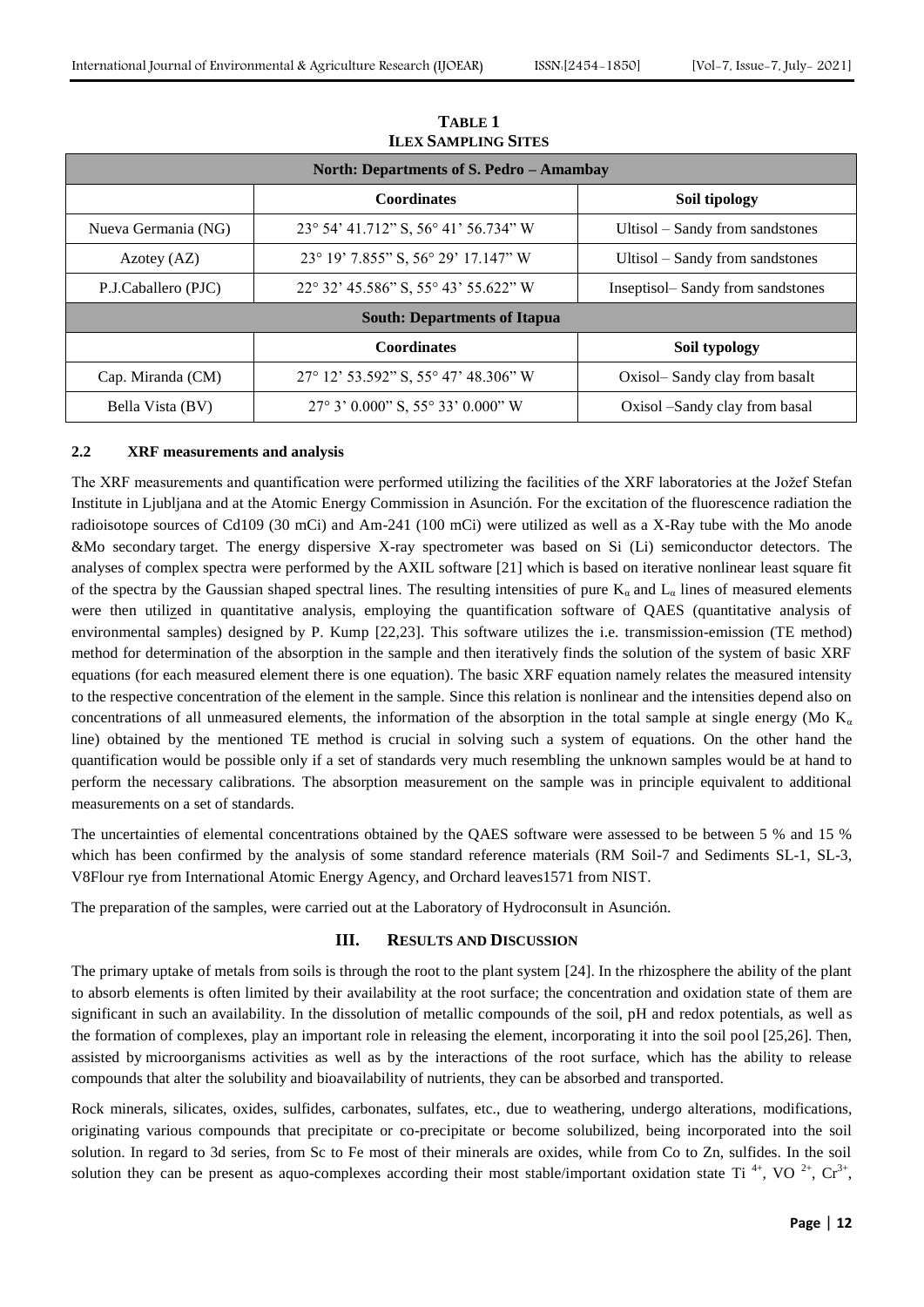$Mn^{2+}$ , Fe<sup>2+</sup>, Co<sup>3+</sup>, Ni<sup>2+</sup>, Cu<sup>2+</sup>[27], That compares, in broad sense, the relative stability in solution of 3d metals complexes, which order is Mn<Fe<Co<Ni<<Cu> Zn according to Irving Williams Rule (IWR) [28].

Generally, the "3d" elements do not maintain the original geochemical composition of the precursor materials. The elements are considered mobile and this mobility is related to their oxidation states: is very low for states+3 and +4 and fairly high for the +2 state. As they usually do not precipitate directly (but Fe and Mn), their incorporation into sediments and eventually in the soil solution, are mainly due to co-precipitation processes. [29].

In general, their lower valence states are the most convenient, in this case  $M^{2+}$ , on the availability of the 3d series elements.

At pH < 5.5, which is the case for most of the soils at the *yerba* cropping area in Eastern Paraguay, (pH ranging from 4.50 to 5.50), in reducing ambience metals oxides are reduced to  $M^{2+}$ , increasing their availability. On the other hand these soils are low in organic matter (OM) with negative effect on such availability. Besides the humic complex that strongly affects the biogeochemical fate of micronutrients, a variety of other organic molecules can reduce and dissolve metallic oxides [30].

The humic complex are constituted basically by fulvic and humic acids (FA, HA) fractions. *HA* with various metals, forms much more stable complex than those formed with *FA*. Thus, the former are only partially soluble while FA metal complexes are more soluble: therefore more at hand to for the roots.

Recently, studies carried out in complexes of some transition metals, with ligands of carboxylic and phenol functional groups in humic substances (O-donor humic-like ligands) 1:1, indicate the following stability order Co (II) <Ni (II) << Cu (II)  $>$  Zn (II), ie, in accord with IWR; however, if Pb (not transition) is included, its complexes with such ligands are comparatively more stable and the order results Pb  $>>$  Co  $<$ Ni  $<$ Cu  $>$ Zn [31]. On the other hand in a study of complexes of several metals with HA isolated from soils, the order of their stabilities results: Cu >Fe >Pb > Ni > Co > Ca > Cd > Zn > Mn >Mg. not following IWR [32] . This suggests that the complicated structure / composition of the humic substance and the concentration of the different functional groups present play an important role in the stability of the metal complexes. According, *inter alia,* another recent paper [33] the order of the binding capacity of these metals with *HA* is: Pb>Ni>Cr>Cu>Cd while with *FA* is Cr>Pb>Ni>Cu>Cd.

The average absolute values of K, Ti, Cr, Mn, Fe, Ni, Cu, Zn, Rb, Sr occurrence in three different commercial brand materials from three Departments are shown in Table 2. The results for the fresh leaves analysis of Rb, Sr, Y, Zr, Nb, Ba, La, Ce, Pr, Nd are breaking down in Table 3.

| <b>MINERAL CONTENT OF COMMERCIAL PRODUCTS</b> |                  |                  |                                  |                      |                   |  |  |  |  |
|-----------------------------------------------|------------------|------------------|----------------------------------|----------------------|-------------------|--|--|--|--|
|                                               | Ti               | $Cr^*$           | Mn                               | Fe                   |                   |  |  |  |  |
| San Pedro (whole)                             | $18.6 \pm 3.7$   | $1.1 \pm 0.13$   | $510.25 \pm 42.7$                | $844.75 + 57.02$     | $1.7 \pm 0.5$     |  |  |  |  |
| San Pedro (leaves)                            | $17.25 \pm 1.33$ | $1.1 \pm 0.13$   | $776.3 \pm 22.2$                 | $1433.8 \pm 126.3$   | $1.7 \pm 0.4$     |  |  |  |  |
| <b>PJC</b> (whole)                            | $18+1.54$        | $1.1 \pm 0.14$   | $609.8 \pm 60.3$                 | $620 \pm 110.12$     | $1.6 \pm 0.7$     |  |  |  |  |
| <b>PJC</b> (leaves)                           | $17.6 \pm 2.1$   | $1.16 \pm 0.11$  | $624.95 \pm 63.8$                | $1034.48 \pm 111.74$ | $1.74 \pm 0.98$   |  |  |  |  |
| Itapua (whole)                                | $38.2 \pm 3.8$   | $4.2 \pm 0.7$    | $213.36 \pm 29.2$                | $213.36 + 29.171$    | $1.248 \pm 0.524$ |  |  |  |  |
| <b>ItapuA</b> (leaves)                        | $37+4.0$         | $4.4 + 0.7$      | $1036 \pm 150$<br>$263.2 \pm 19$ |                      | $1.6 \pm 0.38$    |  |  |  |  |
|                                               | $Cu*$            | Zn               | K                                | <b>Rb</b>            | <b>Sr</b>         |  |  |  |  |
| San Pedro (whole)                             | $6.57 \pm 1.76$  | $38.17 \pm 6.02$ | $16653 \pm 1824.$                | $20.36 \pm 0.93$     | $34.47 \pm 1.66$  |  |  |  |  |
| <b>San Pedro (leaves)</b>                     | $7.34 \pm 1.26$  | $43.92 \pm 3.65$ | $19100 \pm 614$ .                | $29.82 \pm 1.95$     | $45.12 \pm 0.88$  |  |  |  |  |
| <b>PJC</b> (whole)                            | $9.2 \pm 1.5$    | $36.7 \pm 6.4$   | $16170 \pm 2398$                 | $23.4 \pm 2.4$       | $25.72 \pm 2.51$  |  |  |  |  |
| <b>PJC</b> (leaves)                           | $8.4 \pm 1.5$    | $38.1 \pm 3.4$   | $16507 \pm 3295$                 | $27.8 \pm 3.1$       | $38.4 \pm 2.67$   |  |  |  |  |
| Itapua (whole)                                | $13.8 \pm 1.9$   | $100.2 \pm 13.0$ | $22132 + 2445$ .                 | $21.3 \pm 2.5$       | $26.5 \pm 20.25$  |  |  |  |  |
| <b>ItapuA</b> (leaves)                        | $15.4 \pm 2.1$   | 114.5 9.46       | $22107 \pm 1080$                 | $21 \pm 2.5$         | $36.5 \pm 3.2$    |  |  |  |  |

**TABLE 2**

*\*recalculated from ashes*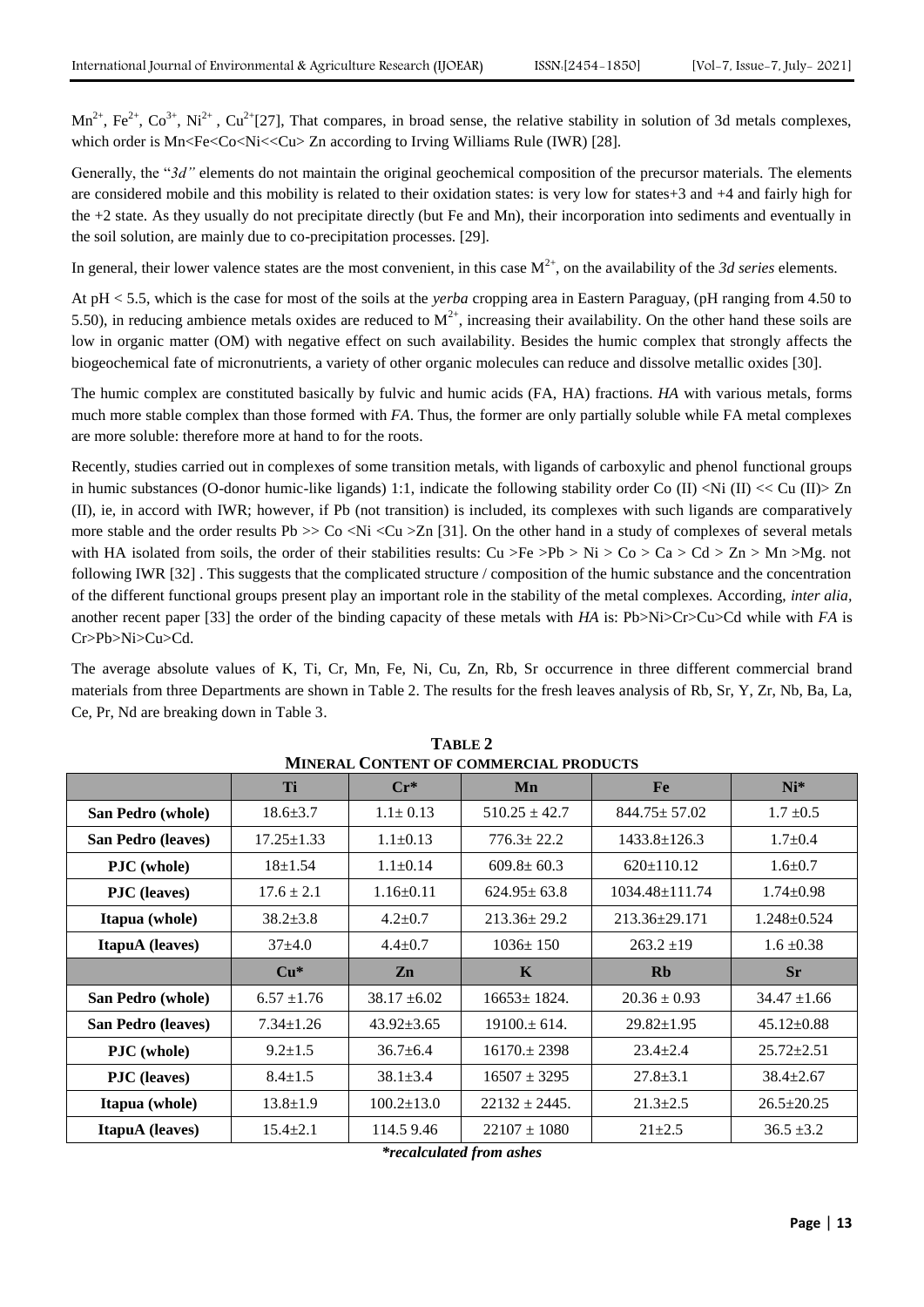| ANALI 313 UP FRESH LEAVES    |                  |                 |                |                  |                |               |                |                |  |  |
|------------------------------|------------------|-----------------|----------------|------------------|----------------|---------------|----------------|----------------|--|--|
|                              | $\mathbf K$      | Ti              | $Cr^*$         | Mn               | Fe             | $Ni*$         | $Cu*$          | Zn             |  |  |
| <b>S1</b> (Azotey            | $7948 \pm 916$   | $21 \pm 2.6$    | $2.0 \pm 3.1$  | $625 \pm 64.9$   | $295 \pm 24.9$ | $5.4 \pm 0.8$ | $11.9 \pm 1.2$ | $19.7 \pm 1.8$ |  |  |
| S2 (Cap.Miranda)             | $25300 \pm 2130$ | $45.0 \pm 4.5$  | $5.5 \pm 1.0$  | 1680±142         | $318 \pm 26.9$ | $9.8 + 21.5$  | $18.1 \pm 1.9$ | $188 + 24.1$   |  |  |
|                              | Rb               | <b>Sr</b>       | $Zr^*$         | $Nb^*$           | Ba             | $La*$         | $Ce^*$         | $Nd*$          |  |  |
| S1 (Azotey                   | $16.6 \pm 1.8$   | $46.5 \pm 4.13$ | $1.0\pm0.11$   | $0.06 \pm 0.008$ | $25.7 \pm 2.1$ | $1.3 \pm$ LOD | $1.4 \pm$ LOD  | $1.99 \pm 0.6$ |  |  |
| S <sub>2</sub> (Cap.Miranda) | $44.9 \pm 4.1$   | $42.7 \pm 3.9$  | $1.1 \pm 0.15$ | $0.06 \pm 0.008$ | $56.1 + 4.4$   | $2.0 \pm 0.5$ | $1.6 \pm 0.20$ | $2.2 \pm 0.25$ |  |  |
|                              | $\mathbf{V}^*$   |                 |                |                  |                |               |                |                |  |  |
| S1 (Azotey)                  | $0.33 \pm 0.06$  |                 |                |                  |                |               |                |                |  |  |
| S2(Cap.Miranda)              | $0.7 \pm 0.09$   |                 |                |                  |                |               |                |                |  |  |

**TABLE 3 ANALYSIS OF FRESH LEAVES**

*\*recalculated from ashes*

For comparison, correlation and *provenance* studies, as per the method widely used in geochemistry, the content of mineral components (specially at trace level) in soils and plants must be standardized in relation to their concentration / recommend values in primordial materials like, as chondrite, primordial mantle (PM), upper crust (UC), that is, by building the arachnograms or multi-element diagrams; the unit value obviously corresponds to those of the analyzed component layer [34,35].

Here we will refer to PM and to UC in relation to processes/products resulting from the *major* and the *minor* geochemical cycles [ 36,37].

Thus, in figures 1a, 2a and 3a are presented the spidergrams of the results of the samples from San Pedro, PJ Caballero and Itapúa respectively, normalized to UC recommended values. The higher values indicate that the element is concentrated at the point of sampling.



**FIGURE 1 a: Spidergrams of whole & leaves of** *I. paraguayensis* **from San Pedro standarized to UC values. b: Spidergrams of whole & leaves of** *I. paraguayensis* **and bedrock standarized to PM values**



**FIGURE 2 a: Spidergrams of whole & leaves of** *I. paraguayensis* **from P.J. Caballero standardized to UC values. b Spidergrams of whole & leaves of** *I. paraguayensis* **and bedrock standarized to PM values**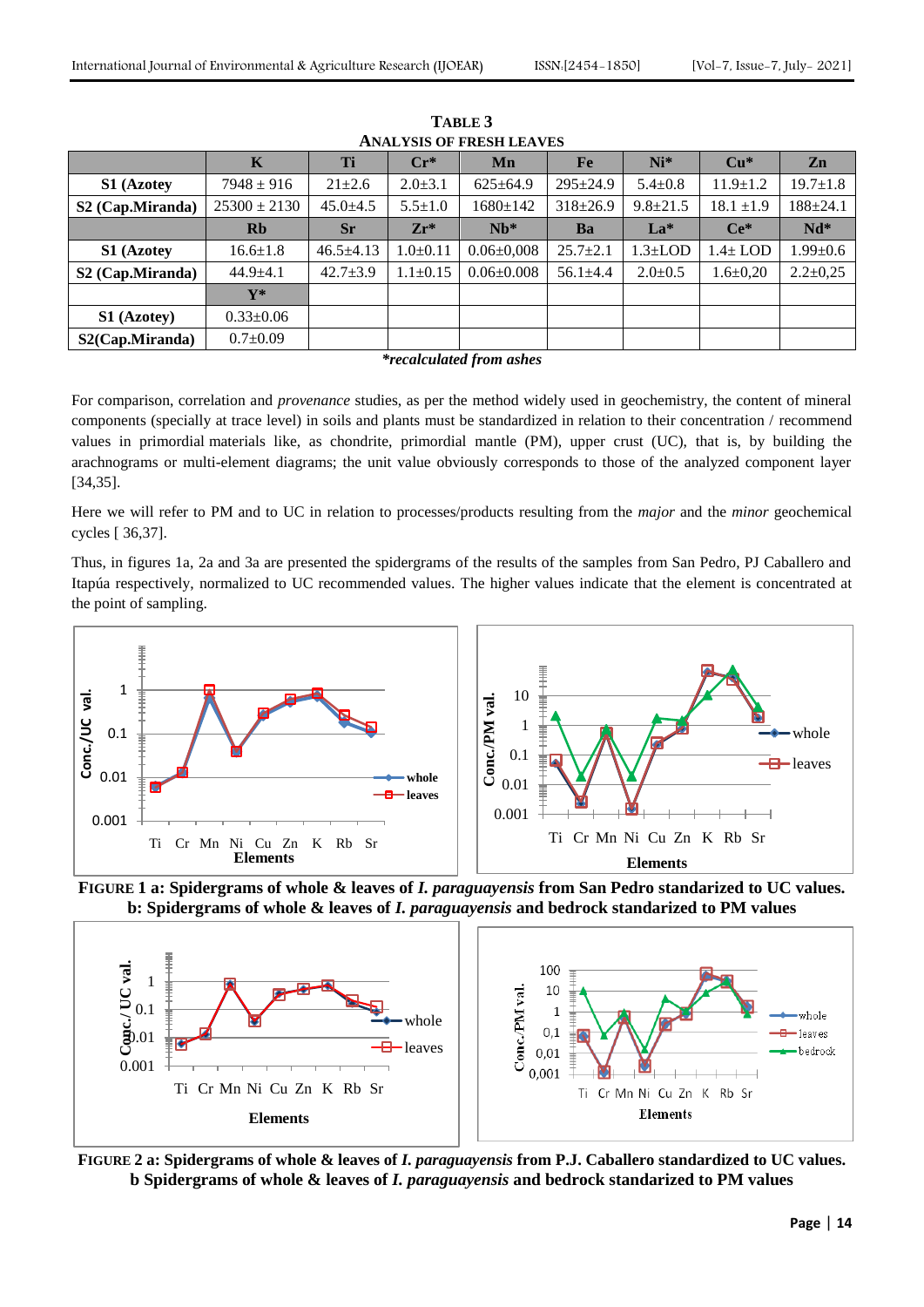

**FIGURE 3 a: Spidergrams of whole & leaves of** *I. paraguayensis* **from Itapua standarized to UC values. b: Spidergrams of whole & leaves of** *I. paraguayensis* **and bedrock standarized to PM values**

The absorption of transition elements in yerba mate is little known [3]*; e*fforts have been although made on the" complex paleo history" of the genus Ilex (~600species) and besides, some species from Sud America such as *I dumosa* and *I guayusa*  which infusions are also used as the *mate* [38-40]. In other plants it has been found the action of different NRAMPs in their absorption, transport and homeostasis. (NRAMP or natural resistance associated macrophage protein refers for an integrated membrane protein) [24].

## **3.1 Elements in the Ilex commercial samples**

Uptake and distribution of  $K^+$  in plant cells is carried out by a variety of transporter proteins categorized into several families with varied structures and transport mechanisms that comprise the channel families *Shaker*-like voltage-dependent [**41]**. The  $K^{1+}$  is strongly incompatible in the mantle melting and in basalt differentiation. During weathering and by hydrolysis, feldspar originated clay minerals rich in K that remains as a residue and thus the concentration of dissolved  $K^{1+}$  in inland waters is low. [36]. It is an essential element for plant development and is considered as a macronutrient, taken in account the amounts absorbed by plants such as the yerba mate. The element promotes esteric changes in a great number of enzymes exposing reactive centres for chemical attack. It is essential for the synthesis and function of chlorophyll. It must be mentioned that potassium  $(K_2CO_3^2)$  also neutralizes various anions and other compounds within the plant [25].

In the case of *yerba mate,* the plant concentrates K (See fig) and its recovery in dissolution is high [7-11]; its alkalinity (methyl orange) according to references 7 &8 is around 22mg in  $K_2CO_3$  \*L<sup>-1</sup>. This supports the explanation given in [6,7] on the effect of .K of the neutralization into the lactic acid/lactate/ [H<sup>+</sup>] system, which promotes muscular fatigue. This should explain why people drinking the beverage, gain/recover strength and their working yield improves.

Essential microelements as well as of the other analytes found here, are also within the range of those from several studies on yerba mate and other vascular plants made elsewhere [12-17 & ref. therein].

It has been mentioned the existence of several large families of metal transporter genes. Members of the ZIP a metal transporter family first identified in plants, are capable of transporting cations, of the *transition d series*. [42]. Another important transporter of divalent metals are members of the Cation Diffusion Facilitator (CDF) super family and NRAMP homologues. In addition, members of the vacuolar cation proton exchange (CAX) and of the ABC transporter family are involved in metal homeostasis in plant cells [43].

Cations of the *"d"* elements like Cr, Cu, Fe, Mn have unpaired electrons that allow their participation in redox reactions. Several of the biological toxic effects of these elements can be explained by their capacity to catalyze the initiation of free radical reactions. On the other hand, Zn without unpaired electron however, functions as antioxidant when it replaces metals that are capable to catalyze free radical reactions; also, *inter allia*, Zn acts as a structural or regulatory co-factor for a certain number of enzymes.

Mn usually occurs in *Ilex paraguayensis* at relatively high concentration (see Table 2) perhaps also as a normal constituent of oxidizing enzymes. Small amounts of  $Mn^{2}$  in the oxidases and peroxidases accelerate their oxygen carrying power. The major part of Mn in soils is in the higher oxidation states and only in very small quantities as  $Mn^{+2}$ . Fig 1a-3a show, in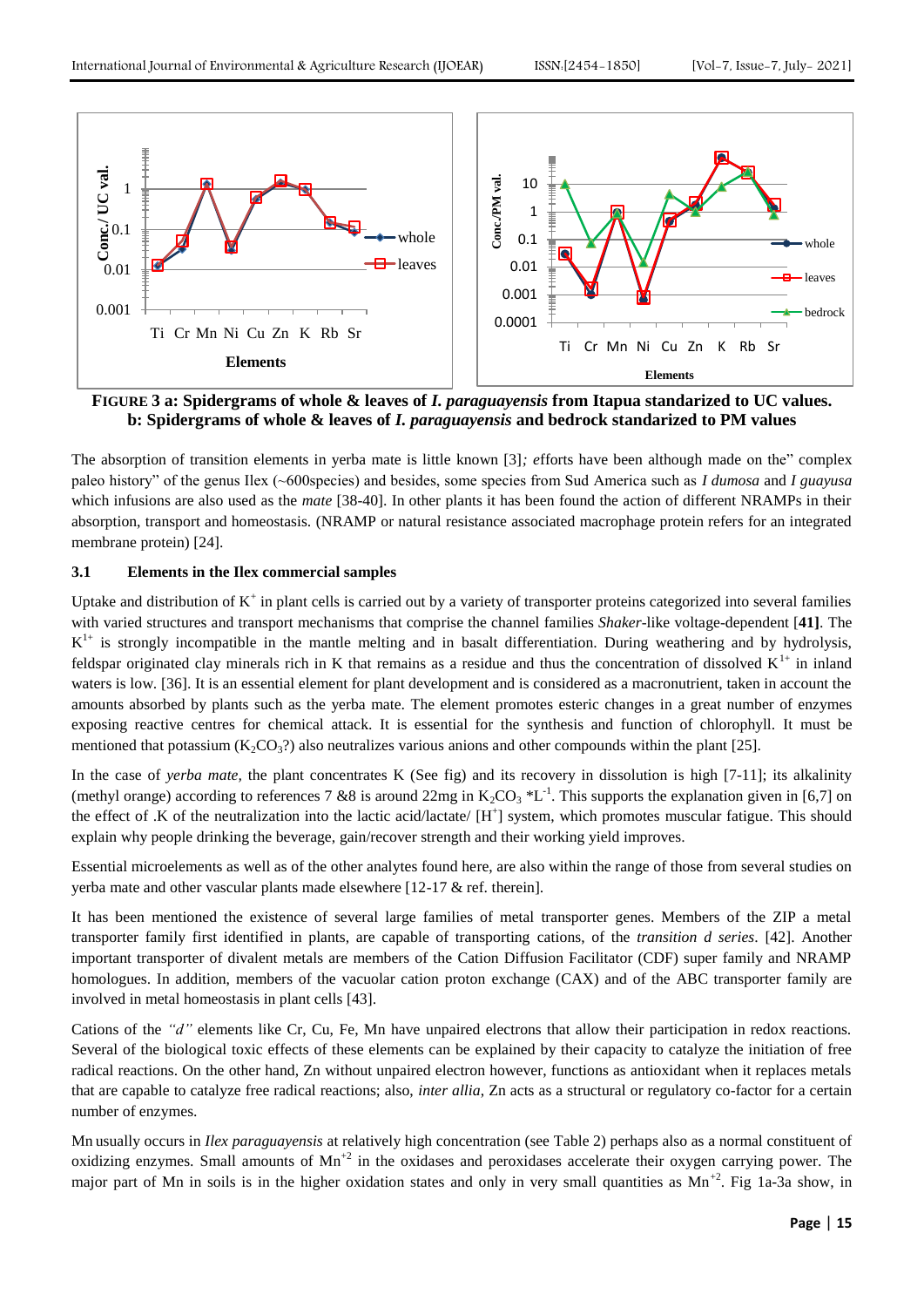comparison with the upper crust values, that the element is concentrated in the *yerba mate*; note in addition, that samples from the south present higher concentration [3].

Cu is a component of proteins found in enzymes that regulate the role of many reactions in plants, which would not grow without their specific presence; therefore, Cu plays essential roles in a wide range of physiological process (an example: chlorophyll formation) and promotes seed production and contributes to plant formation. A lower threshold (Cu deficiency) is not known but like several other plants, *Ilex* could be very sensitive to a low level concentration of Cu [20].

Ti is generally present in plants in low concentrations but is very dependent on the soils  $(6.12 \text{ to } 85.1 \text{ mg.Kg}^{-1})$  in Chong Qing; with a wider range in different regions of China. [44] In Paraguay Ti has been studied in sandstones and its content ranges from 0.39 to 4.62mg/g in rocks from the Misiones and Eusebio Ayala Formations respectively [45]. The element is an inherent constituent of the ash from all plants and might participate in their metabolism as a redox catalyst, although its role in plant development is not well known. Some beneficial effects (and a few adverse though) of Ti application have been described. Recent efforts have been made to look for an explanation for the fact that a harmful substance at low doses can induce counter effects ("*hormesis*") that neutralize those toxic [46].

 $Cr^{+3}$  and  $Ni^{+2}$ , both with unpaired electrons, are essential elements, recently recognized as such. At low concentrations, it was reported that Cr<sup>+3</sup> promotes plant growth, stimulates chlorophyll synthesis and photosynthetic activity. In the human diet Cr deficiency causes lowered tolerance of glucose, which is the consequence of changes in insulin affinity of its receptors on the cells. In addition Cr also increases the functional activity of immune system of organism. Also, it has metabolic and cardiovascular benefits. When present in excess, Cr causes oxidative stress in cells**.** Ni has antioxidative effects on enzyme proteins; in addition, it is a unique component of urease, which is responsible for the hydrolysis of urea which nitrogen atoms are available for plants only if the compound is hydrolyzed. It has been called an "ubiquitous trace element" occurring in soil, water, air and the biosphere; however it has no known biological role in mammal metabolism. When present in excess Ni is genotoxic and causes oxidative stress. In this work, Cr could be quantified in the ashes; Ni also in some whole samples [20 & therein]. Other elements quantified by means of their ashes were Y, Zr, Nb, La, Ce, Nd. Their recalculated values are those included in Tables 2& 3.

An interesting aspect of the *"d"* elements in sediments/sedimentary rocks is that referring to the primordial mantle values [36], they present a W distribution (Allegre *"in W"* distribution); resulting from the crystal field stabilization energy (CFSE) and the electronic distribution. During the crystalization processes of the magma, those elements with high stabilization energy stay more stabilized in the solid but in the magma they become depleted. One can see this in the normalized multielement diagrams of Fig 1b-3b of *Ilex* and bedrocks, with chromium and nickel at the bottoms of the troughs, whereas manganese and zinc are at the higher spikes; this could be an indicator that *Ilex* follows in some way the cations content/distribution of the sedimentary environment. In addition it should noted that it is apparent the enrichment of the Ilex fractions in Mn, K and perhaps Zn in relation with the UC values (Fig 1a-3a); enrichment that is higher in the southern samples in agreement with the nature of latheritic soils.

In those spidergrams were also included rubidium and stroncium. Rb in soils is closely connected to K. Its occurrence in soil is strongly related to the bed rocks. This element is taken up easily by plants; it substitutes K sites in them but does not substitute K metabolic function. At high concentration is toxic to the plants. Rb uptake and transportation in plants seems too different from that of K. Most of higher plants as the Ilex show concentrations of rubidium  $\sim$  20-70ppm.

Geochemical and biochemical properties of Sr are similar to those of Ca and very often are associated with it in the terrestrial environment. Interactions between both are complex; Sr usually cannot replace Ca in biochemical function. Its content in soils is mainly controlled by bedrock and climate: its concentration ranges from 750 to 1000ppm; in Paraguayan sandstones from  $~15$  to  $~130$ ppm [45].

## **3.2 Elements in the fresh Ilex samples**

Several of the elements analyzed K, Rb, Nb, Ba, La, Ce, Nd, Zr, Ti, Y like, are often used as provenance indicators in geochemistry. They are refractory as well as their compounds. Very little is known about their role in plants despite recent efforts made to its understanding [18,19] especially in relation to the REE ( Rare Earth Elements). Table 3 brakes down the average of their absolute values which show to be very low; in fact some of these values were recalculated from measurements of the ashes.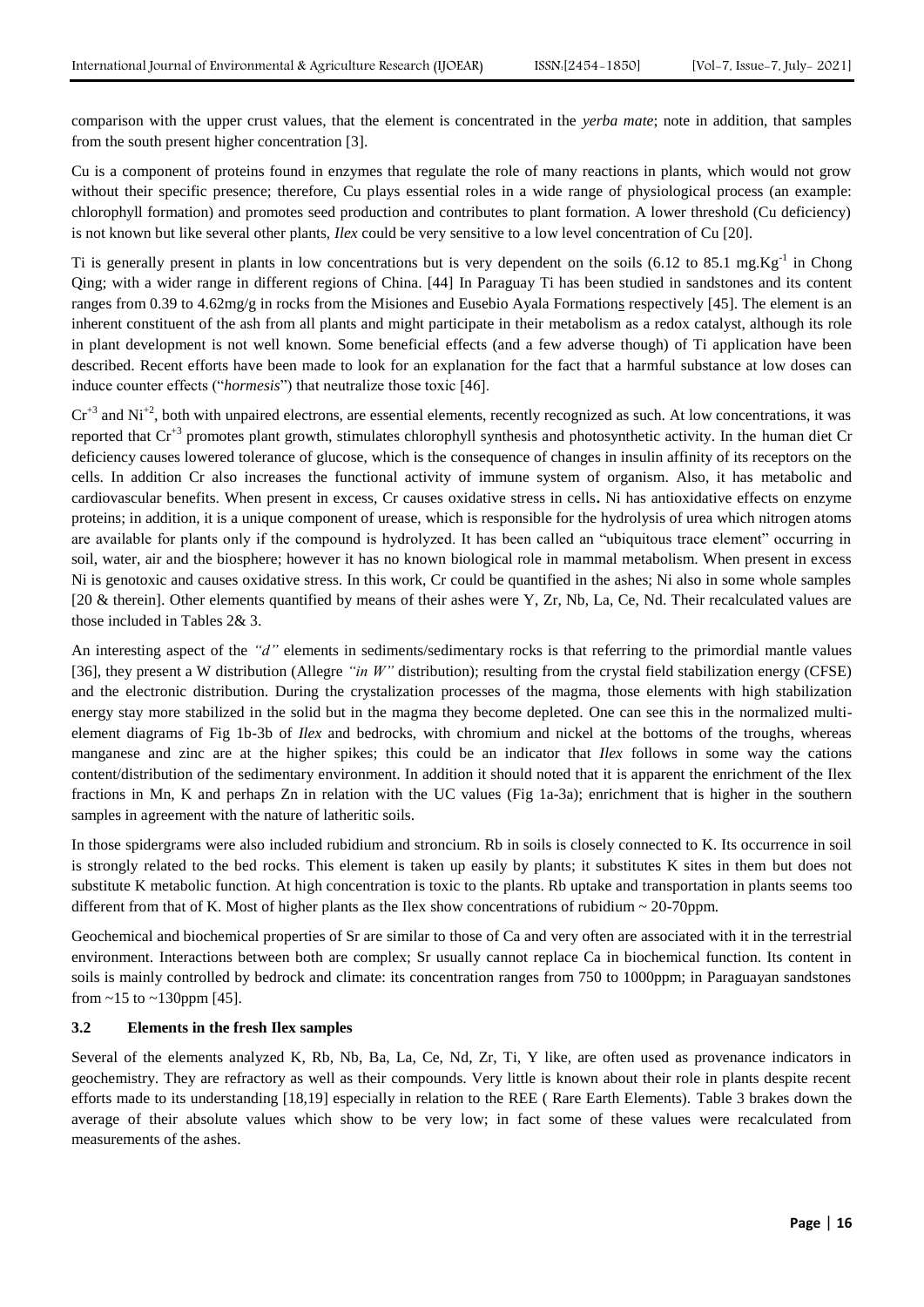Comparison among light rare earth elements and other refractoru is doing by normalizing the analyses results to primordial mantle (PM) ) [36] as well as upper crust (UC) reference values [37], the latter in order to look for enrichment/contamination of the upper crust materials from other sources.



**FIGURE 4 a: Spidegrams of fresh samples leaves of** *I. paraguayensis* **from Azotey (S1) & Cap. Miranda (S2) standardized to UC values.**

# **b: Spidegrams of fresh samples leaves of** *I. paraguayensis* **from Azotey (S1) & Cap. Miranda (S2) standardized to PM values.**

The spidergrams of incompatible elements results from yerba mate, are assembled and compare in Figures 4a & 4b normalized to UC and PM values respectively; the first does not show any enrichment/contamination of the upper crust materials from other sources; they follow closely the uptake referred to PM of the second one. In both cases, results of these refractory are low, and except by monovalent captions  $(K & Rb)$ , well below the line of reference when normalized to UC (fig 4a).

Their availability to the plant, both, below and above the ground, that is, roots and aerial parts are the key factor; in regard to the soil, it has been shown that the system Mn / Fe oxyhydroxides/pH in soil fractions are the major contributors to the release and availability of REE compounds [47,29].

Although REEs have not known biological role in plants, some toxic effects have been mentioned, although there is not much data [25]. They can compete with other cations and interfere their bioprocesses. Such is the important case of  $Ca^{2+}$ , which ionic radius  $(0.99 \text{ Å})$  is close to those of REEs, whose their higher oxidation state motivates besides, a higher density of charges compared to Ca bivalent with a lower density. Thus it can be supplanted in its bonding site, generating therefore undesirable effects on the plant, especially when referring to the shoots/leaves, taken into account inter alia, the role of Ca channels on photosystem II [48 & ref therein].

It has be found some negative effects of REE on biomass development and also in the biogermination; among REE, Ce is of the more concern due its radius (1.0 &1.1  $\hat{A}$  for IV & III valences) and its capacity to change its oxidation state. [48]. Lanthanides are toxic to cell metabolism, although there is not much data about. On the other hand, it was reported that La, Pr, Nd to, specifically and competitively, inhibit calcium uptake / accumulation by the mitochondria of microorganism cells [25].

Although the uptake of LREE is low in *Ilex* and other plants, the sustained increase in their use in modern / contemporary technology has turned them into "emerging" pollutants / toxics, which should be under permanent consideration as indicated by several articles among which can be cited [49 **& ref herein]**.

As above mentioned, the multi-element diagrams show that aerial materials of both,  $S1 \& S2$  have almost the same behavior: a deep through in Nb, Ce, Zr,Ti and bumps at K, Ba and Nd; it is apparent a negative anomaly for Ce as well as a *W distribution* of the LREE first tretad in the spidergrams normalized either to UC as to PM values. According to the well documented study on *Vitis vinifera* **[50 & ref herein**], these *W distribution* of the first tetrad associated with the negative Ce anomaly in the aerial parts of the plants, found in this effort also, suggest the oxidation of  $Ce^{3+}$  to  $Ce^{4+}$  insoluble as  $CeO<sub>2</sub>$ which, comes out of the solution and therefore originates the negative Ce anomaly. On the other hand, a M distribution was observed in the root of grapes associated with positive Ce anomaly being apparent the redox processes  $Ce^{3+} \leftrightarrow Ce^{4+}$  in the rhizosphere and its uptake as organic complexes of  $Ce^{4+}$  but changes to  $Ce^{3+}$  in the plant metabolic processes [50,51].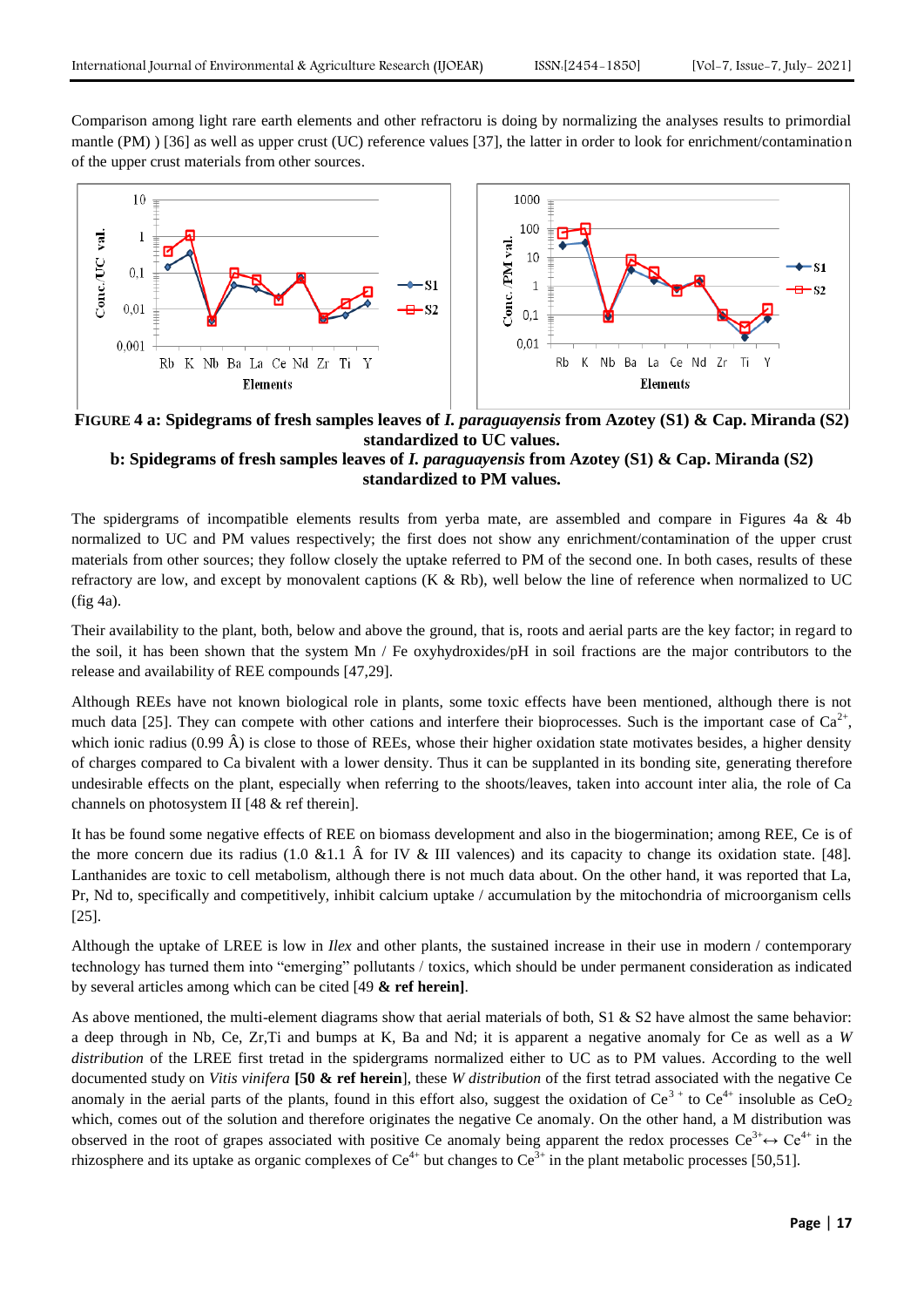#### **IV. CONCLUSION**

The samples indicate that *Ilex paraguayensis* present in the aerial parts an important content of *3d* elements, several of them considered essentials; besides K plays a prominent rol in the "reviver" property of mate beverages. On the other hand, results of the refractory are low, and except monovalent cations (K & Rb), well below the line of reference when normalized to UC. When compared to bed rocks PM normalized values, *Ilex* follows in some way the captions content/distribution of the sedimentary environment. In addition, spidergrams show the enrichment of the Ilex fractions in Mn, K and perhaps Zn in relation with the UC values, enrichment that is higher in the southern samples: this can be used as provenance indicator of *yerba mate* in Eastern Paraguay.

#### **ACKNOWLEDGEMENTS**

Thanks are due to Prof. Patrocinio Alonso, soil specialist, for useful discussions and valuable information.

#### **REFERENCES**

- [1] Código Bromatológico del Paraguay (1932). XI art 110 Edic.America. Asunción.
- [2] Código Alimentario Argentino (2000) XV art.193 Edic. La Roca Buenos Aires
- [3] J.Cabello, P. Kump, A. Dávalos, J.F. Facetti- Masulli, "Biogeochemical aspects of manganese content in Ilex paraguayensis SH from Paraguay by EDXRF and INAA" IJOEAR-vol.5(9 ) pp.22-28,set 2019.
- [4] C.I. Heck , E.G De Mejia,"Yerba Mate Tea (*Ilex paraguariensis*)": A Comprehensive Review on Chemistry, Health Implications, and Technological Considerations, J of Food Science.,vol. 72 (9), pp 138-15, 2000. [doi.org/10.1016/j.foodchem.2016.04.059](https://doi.org/10.1016/j.foodchem.2016.04.059)
- [5] H. Schmidt Hebel, "Química y Tecnología de Alimentos".Editorial Salesiana. Santiago de Chile.1966.
- [6] P.B.Guggiari , G. Crovato et al, "Código Sudamericano de Alimentos". Draft-Report of the Oficina Química Municipal de Asunción to the First South American Congress of Chemistry .Buenos Aires,1927.
- [7] F.S. Facetti-Villasanti, "Alcalinidad, potasio calcio y manganeso en yerba mate".Report prepared for the book "La nutrición en el Paraguay",1953.
- [8] F. Montalto, "La nutrición en el Paraguay". Ediciones Oeste. Buenos Aires,1956
- [9] R.Vera-Garcia, I. Basualdo, I.Peralta, M.Herebia, S.Caballero, "Mineral Content of Paraguayan Yerba Mate",Arch. Latinoam. Nutr., vol 47, pp.77–80,1991.
- [10] R. Vera- Garcia, I. Peralta, S. Caballero, "Fraction of minerals extracted from Paraguayan yerba mate (*Ilex paraguariensis, S.H*.) by cold tea(maceration) and hot tea(infusion) as consumed in Paraguay". Rojasiana, vol. 7(1), pp.21-25,1992.
- [11] A.Dávalos, P. Kump, J. F. Facetti -Masulli , "Biogeochemical aspects of mineral content in *Ilex paraguayensis* S.H", 17RAD Conference, Booklet of Abstracts, vol.28, 132. Marianske Lazne, June 2014.
- [12] M.C.A Marcello, C.A. Martins, D. Pozebon, V. Dressler, M.F. Ferrao." Classification of Yerba mate (Ilex paraguayensis) according of the country of origin based on elemental concentration". Microchemical Journal, vol. 117, pp.164-171,Oct 2014.
- [13] G. Ducat , S.P.Quinaia ,"Avaliacao do teor de minerais da *Ilex paraguarienses* da regiao Centro-Oeste do Estado do Parana". *Rev. Ciencias Exatas e Naturais*, vol.6(1), 31-42,2004.
- [14] C.B. Reissmann, M.I. Radomski , R.M.Bianchini de Quadros "Chemical composition of *Ilex paraguariensis* St. Hill. under different management conditions in seven localities of Paraná State". *Braz. Arch. Biol. Technol*., vol. 42(2), pp.187-193,1999.
- [15] M.G. Maiocchi , L.DelVito , M. Peteneti ,E. Marchewsky, M.Avanza , R.G. Palle , G.Petenati, "Multi-elemental composition and nutritional values of dumosa ( *Ilex dumosa*), yerba mate (*I. paraguayensis*) and their commercial mixture in different forms of use". *Rev. Fac. Cienc. Agrar. Univ. Nac. Cuyo*., vol. 48(1), 145-159,2016
- [16] C.Carducci , P.C.Dabas , J.O. Muse, "Determination of Inorganic Cations by Capillary Ion Electrophoresis in *Ilex paraguariensis* (St. H.)", a Plant Used to Prepare Tea in South America *. J. AOAC Int.*, vol.83 (5), pp.1167-1173,2000.
- [17] K. Wróbel, E.M. Colunga-Urbina, "Determination of Total Aluminum, Chromium, Copper, Iron, Manganese, and Nickel and Their Fractions Leached to the Infusions of Black Tea, Green Tea, *Hibiscus sabdariffa*, and *Ilex paraguariensis* (Mate) by ETA-AAS". *Biol. Trace Elem. Research.,* vol. 78, pp.271-280,2000.
- [18] T.Liang, S. Zhang, L. Wang, HT.Kung, Y. Wang, A. Hu, S. Ding, "Environmental biogeochemical behavior of rare earth elements in soil–plant Systems" Environmental Geochemistry and Health, vol. 27: pp.301–311.2005. doi: 10.1007/s10653-004-5734-9
- [19] W. X. Han, J. Y. Fang, P. B. Reich, F. I. Woodward, Z. H. Wang, " Biogeography and variability of eleven mineral elements in plant leaves across gradients of climate, soil and plant functional type in China". Ecology Letters, vol.27, 301-311, 2011 doi: 10.1111/j.1461-0248.2011.01641.x
- [20] V. Romero, A. De Lorenzi , P. Kump, J.F. Facetti-Masulli, "Selected Mineral contents in wheat from Paraguay by XRay Fluorescence". J. Chem. Chem Eng., vol. 6:pp.1114-1120, 2012.
- [21] P.Van Espen , H. Nullens, F.Adams, "A computer analysis of XRF spectra Nucl Instr Meth", vol. 142: pp.243, 250, 1997.
- [22] P.Kump, QAES Instruction Manual.Jožef Stefan Institute, Ljubljana, 20 Slovenia,1988.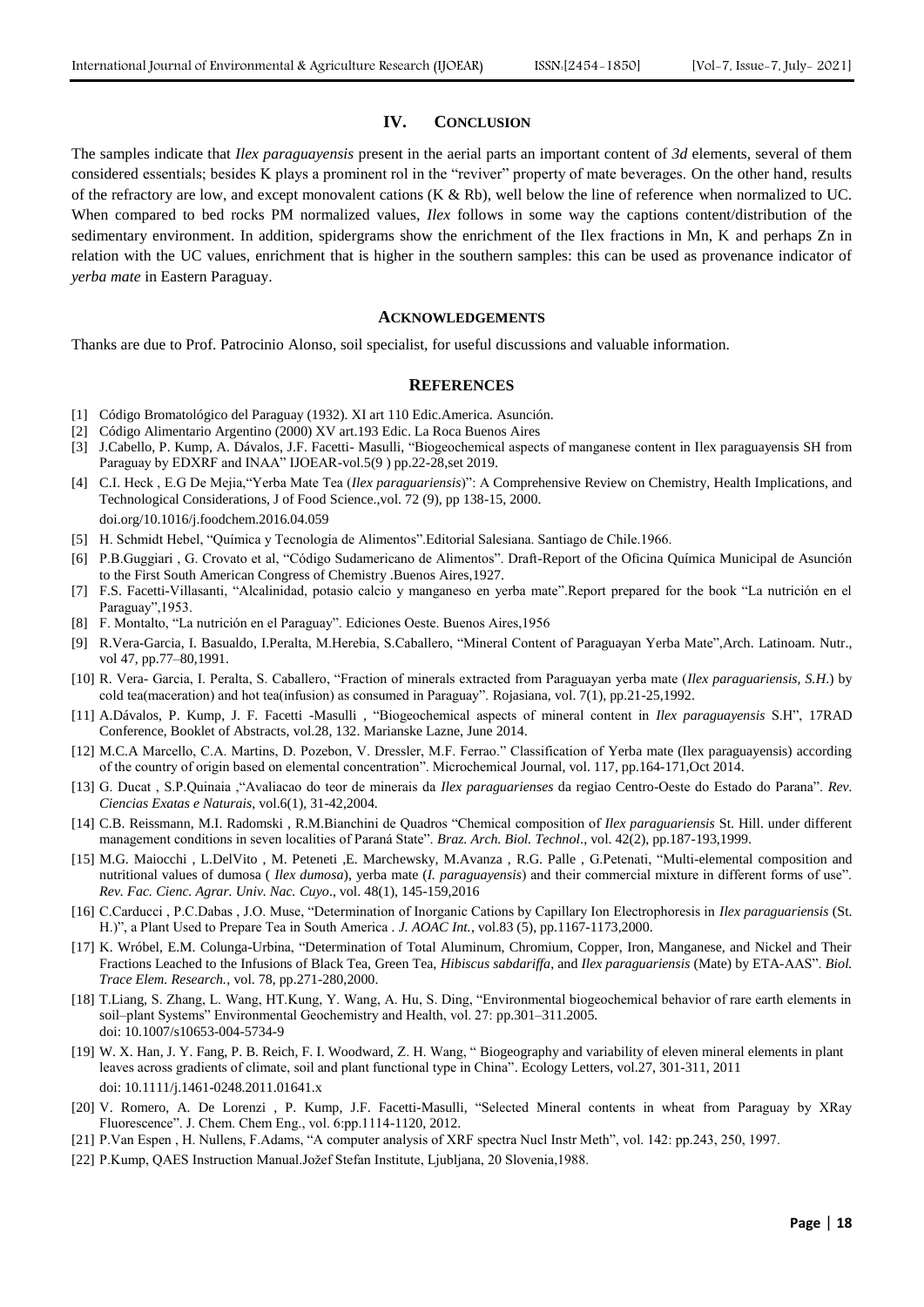- [23] P.Kump. M. Necemer, P. Kupnic, "Development of the Quantification procedures for *in situ* XRF analysis. In situ applications of X Ray Fluorescence Techniques". IA E A-TECDOC, 1456: pp.217-229, 2005
- [24] S .Thomine , J.I. Schroeder, "Plant Metal Transporters with Homology to Proteins of the NRAMP Family" Madame Curie Bioscience Data Base [Internet] Landes Bioscience Austin (TX), 2001.
- [25] A. Kabata Pendias , H. Pendias, "Trace elements in soils and plants" 3d edit CRC Boca Raton, 2003.
- [26] M. L. Guerinot, D. E. Salt, "Fortified Foods and Phytoremediation. Two Sides of the Same Coin". Plant Physiol., vol. 125, pp.164- 167, 2001
- [27] F.A. Cotton , G.Wilkinson, "Advanced Inorganic Chemistry"*,* J. Wiley & Sons. New York.1988.
- [28] R. B. Martin, "A stability ruler for metal ions complexes". J. Chem. Educ., vol. 64, 402, May 1,1987[,doi.org/10.1021/ed064p402](https://doi.org/10.1021/ed064p402)
- [29] J.F. Facetti-Masulli, P. Kump, "Selected Minor and Trace Elements from Water Bodies of Western Paraguay" J. Radioanal. Nucl. Chem., vol.286,pp. 441-448,2010 doi: 10.1007/s10967-010-0775-2.
- [30] M. Millaleo, M. Reyes-Diaz, A.G. Ivanov, M. Mora, M. Alberdi, "Manganese as essential and toxic element for plants: transport, accumulation and resistance mechanisms", J. Soil Sci. Plant Nutr., vol. 10 (4), 470 – 481. 2010. doi.org/10.4067/S0718-5162010000200008
- [31] I. Kostić, T. Anđelković, D. Anđelković, R. Nikolić, A.Bojić, T.Cvetković, G. Nnikolić, "Interaction of cobalt(II), nickel(II) and zinc(II) with humic-like ligands studied by the ESI-MS and ion-exchange methods" J. Serb. Chem. Soc., vol.81 (3)pp. 255– 270.March 2016. 1947, available
- [32] S. Lalas, V. Athanasiadis, V.G. Dourtoglou , "Humic and Fulvic acids as potencially toxic metal reducing agents in water". Clean Soil Air Water 1700608. 2018 doi 10.1002/clen.201700608
- [33] F. Flores, M .Delgado, J.F.Facetti –Masulli, "Bottom Sediments from Tapiracuai and Cuarepotí Brooks." Rev Soc Cient Paraguay, vol. 23 (2): pp.251-262. 2018. (in Spanish).
- [34] J. F. Facetti- Masulli, P. Kump , M. Delgado, " Provenance, Guideline Values and Trace and Minor Elements in Bottom Sediments of Tebicuary River and Tapiracuai Stream from Eastern Paraguay by X-Ray Fluorescence". J. Chem. Chem. Eng., vol.15, pp.5-13 2021. Doi: 10.17265/1934-7375/2021.01.002.
- [35] F .Albarède Geochemistry- Cambridge Universty Press. Cambridg 2003.
- [36] R. Rudnick, S. Gao ,2003, "Composition of the Continental Crust." In *Treatise Geochem*, edited by Turekian, K., and Holland, D., vol. 3. New York: Elsevier, pp.1-64.
- [37] F. [Manen,M](https://www.researchgate.net/scientific-contributions/Jean-Franois-Manen-39201401?_sg%5B0%5D=cIRgtWFukbdqyHWvUpSWbdR8fdyzTPk1CQ6j75OstOX1pwLVUelbCfibMBSKADU24SbU1is.UjlPgxZYn2wYt-FcqjzJ8DafXRq-UXH5Q6iOSmw6XkCyRESqEpcgfgaqMdnRirMPSzbFvH7lzKEjJ4caL0MWWg&_sg%5B1%5D=90faaQFdmgit198P8vPlCy_ZsSyJZB_bS6LUEASxG9RAQjNTydwCc8oUvLY3g5dbGnIs1dg.KQAjD0Qnai5_kOGO3VWqmuqyz2PqD_uGaxodpcdTeh_zxtZcRsZtpgpzjDt5raDqoqWB926HxgpysazdpX3Bfg). Boulter,Y .Naciri, "The complex history of the genus Ilex L. (Aquifoliaceae): Evidence from the comparison of plastid and nuclear DNA sequences and from fossil data" Plant Syst. and Evol. , vol.235:79-98. 2002. doi[:10.1007/s00606-002-0225-x](http://dx.doi.org/10.1007/s00606-002-0225-x)
- [38] P. Cuenoud, M. A. Del Pero -Martinez , P. A.Loizeau , R. Spichiger , S. Andrews , J. F. Manen, "Molecular phylogeny and biogeographyof the genus Ilex L. (Aquifoliaceae)". Ann. Bot., vol.85: pp.111–112, 2000.
- [39] J.F. Dueñas, C. Jarrett, I. Cummins, E . Logan–Hines. "Amazonian guayusa (*Ilex guayusa* loes.)": a historical and Ethnobotanical Overview; Economic Botany, vol. 70(1), pp. 85–91. The New York Botanical Garden Press; New York, 2016.
- [40] [P. Ragel,](https://www.ncbi.nlm.nih.gov/pubmed/?term=Ragel%20P%5BAuthor%5D&cauthor=true&cauthor_uid=30949187) [N. Raddatz,](https://www.ncbi.nlm.nih.gov/pubmed/?term=Raddatz%20N%5BAuthor%5D&cauthor=true&cauthor_uid=30949187) [E. O. Leidi,](https://www.ncbi.nlm.nih.gov/pubmed/?term=Leidi%20EO%5BAuthor%5D&cauthor=true&cauthor_uid=30949187) [F. J. Quintero,](https://www.ncbi.nlm.nih.gov/pubmed/?term=Quintero%20FJ%5BAuthor%5D&cauthor=true&cauthor_uid=30949187) [J. M. Pardo](https://www.ncbi.nlm.nih.gov/pubmed/?term=Pardo%20JM%5BAuthor%5D&cauthor=true&cauthor_uid=30949187) "Regulation of K<sup>+</sup> Nutrition in Plant[s Front Plant" Sci.,](https://www.ncbi.nlm.nih.gov/pmc/articles/PMC6435592/) vol. 10: pp.1-21, 2019 .Doi: [10.3389/fpls.2019.00281.](https://dx.doi.org/10.3389%2Ffpls.2019.00281)
- [41] [M.L. Guerinot](https://www.sciencedirect.com/science/article/pii/S0005273600001383?via%3Dihub#!) "The ZIP family of metal transporters" Biochim Biophys Acta, vol. 1465, pp.190-198, May 2000. [doi/10.1016/S0005-2736\(00\)00138-3.](https://doi.org/10.1016/S0005-2736(00)00138-3)
- [42] V. [Lanquar,](https://www.ncbi.nlm.nih.gov/pubmed/?term=Lanquar%20V%5BAuthor%5D&cauthor=true&cauthor_uid=20181755) M. [Schnell-](https://www.ncbi.nlm.nih.gov/pubmed/?term=Ramos%20MS%5BAuthor%5D&cauthor=true&cauthor_uid=20181755) Ramos, F. [Lelièvre,](https://www.ncbi.nlm.nih.gov/pubmed/?term=Leli%26%23x000e8%3Bvre%20F%5BAuthor%5D&cauthor=true&cauthor_uid=20181755) A. [Krieger-Liszkay,](https://www.ncbi.nlm.nih.gov/pubmed/?term=Krieger-Liszkay%20A%5BAuthor%5D&cauthor=true&cauthor_uid=20181755) [U. Krämer,](https://www.ncbi.nlm.nih.gov/pubmed/?term=Kr%26%23x000e4%3Bmer%20U%5BAuthor%5D&cauthor=true&cauthor_uid=20181755) [S. Thomin](https://www.ncbi.nlm.nih.gov/pubmed/?term=Thomine%20S%5BAuthor%5D&cauthor=true&cauthor_uid=20181755)e, "Export of Vacuolar Manganese by AtNRAMP3 and AtNRAMP4 is Required for Optimal Photosynthesis and Growth under Manganese Deficiency ". [Plant Physiol.,](https://www.ncbi.nlm.nih.gov/pmc/articles/PMC2850043/) vol. 152(4) pp. 1986–1999, Feb 2010.
	- doi.org [/10.1104/pp.109.150946](https://dx.doi.org/10.1104%2Fpp.109.150946)
- [43] J.J. Hao, "Study on the Titanium Distribution Characteristics in Chong Qing Typical Soil Profiles and Ti Biology Validity ". M.Sc. Thesis, Chong Qing SW University, November 2009.
- [44] J.F.Facetti-Masulli; P. Kump; E. Gonzalez-Erico- "Selected Trace and minor elements in sandstones from Paraguay "– Radiochim. Acta, vol. 98, pp.441-446, 2010
	- doi:10.1524/ract.2010.1734.
- [45] M. Hrubý, P. Cígler, S. Kužel, "Titanium in Plant Nutrition, A Contribution to Understanding the Mechanism of Titanium Action in Plants", J. Plant Nutrition, vol. 25*,* pp.577-598, 1991.
- [46] [47] X.Cao, Y. Chen, X. Wang, X. Deng, " Effects of redox potential and pH value on the release of rare earth elements from soil". Chemosphere , vol.44, pp.655–661, 2001.
- [47] P.J .Thomas, T.E .Carpenter, C. Boutin, J. Allison, "Rare Earth elements : effects on germination and growth of selected crop and native plants species " , Chemophere , vol. 96, pp.57-76 ,February 2014. doi: 10.1016/j.chemosphere.2013.07.020
- [48] [W. Gwenzi](https://pubmed.ncbi.nlm.nih.gov/?term=Gwenzi+W&cauthor_id=29709849) , [L. Mangori,](https://pubmed.ncbi.nlm.nih.gov/?term=Mangori+L&cauthor_id=29709849) [C. Danha](https://pubmed.ncbi.nlm.nih.gov/?term=Danha+C&cauthor_id=29709849) , Ch[.Nhamo ,](https://pubmed.ncbi.nlm.nih.gov/?term=Chaukura+N&cauthor_id=29709849) D[.Nothando](https://pubmed.ncbi.nlm.nih.gov/?term=Dunjana+N&cauthor_id=29709849) , E[. Sanganyado,](https://pubmed.ncbi.nlm.nih.gov/?term=Sanganyado+E&cauthor_id=29709849) "Sources, behaviour, and environmental and human health risks of 1 high-technology rare earth elements as emerging contaminants " Sci Total Environ., vol. 15, pp.299-313, sep,2018. doi: 10.1016/j.scitotenv.2018.04.235.